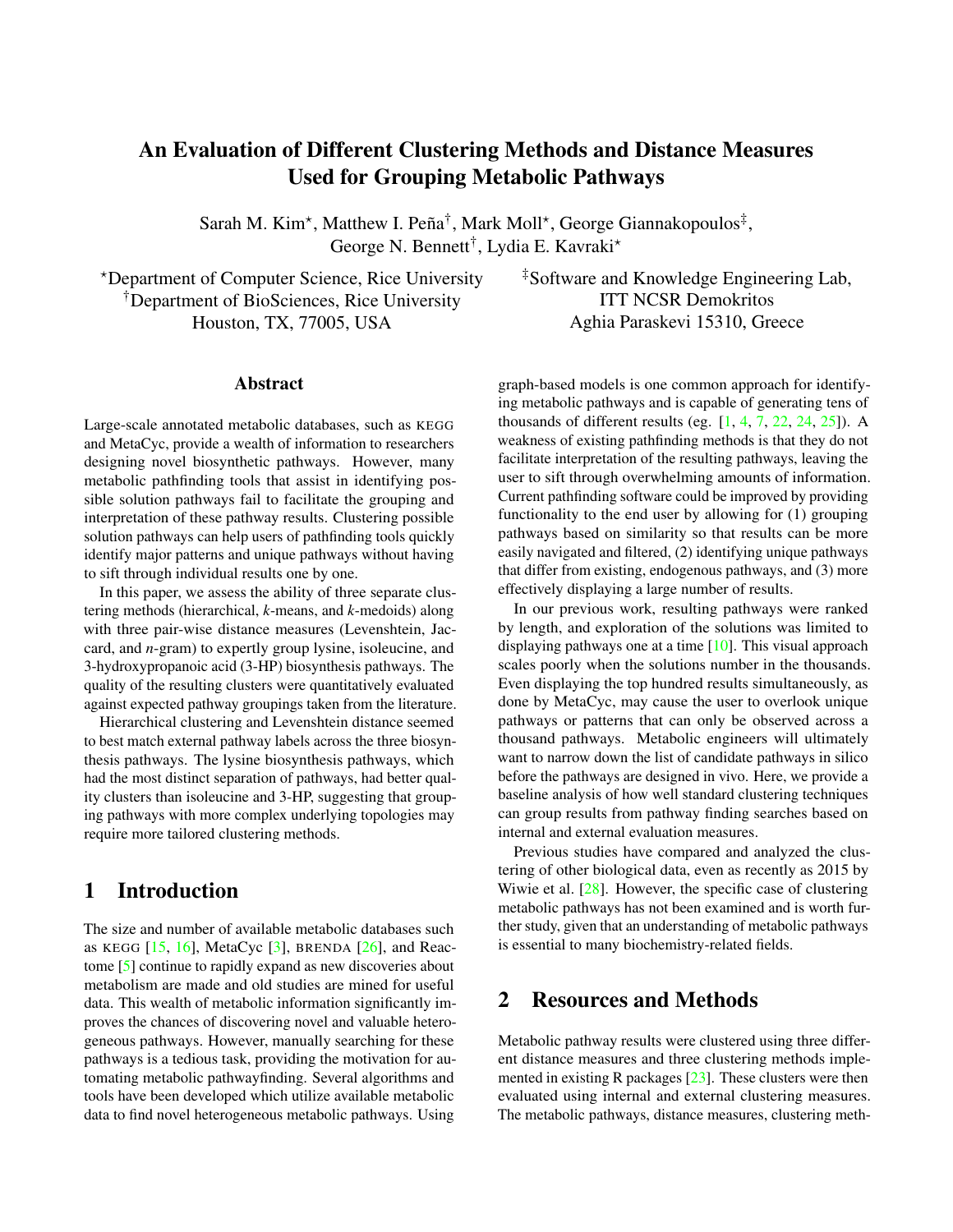

Figure 1: The five expected pathway groups used for external evaluation of lysine clusters. Four of the five pathway labels (labels 1-4) include DAP, and the fifth pathway label includes AAA.

ods, and internal and external cluster evaluation measures are described in the following sections.

Metabolic pathways. A test set of three biosynthesis pathways with diverse network topologies was selected for this study. The biosynthesis of lysine and isoleucine, both key amino acids, is central to metabolism of many organisms. These pathways have several known variations. Lysine biosynthesis occurs by one of two evolutionarily distinct pathways, either via diaminopimelate (DAP) in bacteria, algae, and plants or via  $\alpha$ -aminoadipate (AAA) most prevalent in fungi red $[3, 16]$  $[3, 16]$  $[3, 16]$ . Isoleucine, on the other hand, can be produced by multiple pathways starting from different metabolic precursors that almost exclusively feed through 2-oxobutanoate red[\[3\]](#page-7-2). These variations within pathways sharing common starting and ending compounds make these biosynthesis pathways ideal candidates for examining clustering methods. In contrast to lysine and isoleucine, engineered biosynthetic pathways for 3-hydroxypropionic acid (3-HP) from glucose involve enzymes from multiple organisms. These pathways have been patented by Cargill, an agricultural commodities company. At least seven feasible pathways for 3-HP synthesis with unique intermediates have been evaluated based on ATP utilization, thermodynamic favorability, and redox balance  $[11, 14]$  $[11, 14]$  $[11, 14]$ . Since 3-HP is a valuable chemical precursor, its synthesis is of significant interest, and the examination of the engineered pathways provides a contrast to the endogenous pathways of lysine and isoleucine that have differentiated through evolution.



Figure 2: Four expected pathway groups used for external evaluation of the isoleucine clusters. All these pathways include 2-oxobutanoate as an intermediate compound. The fifth expected pathway group does not include 2-oxobutanoate.

For the biosynthetic pathways specific to lysine, isoleucine, and 3-HP, we identified distinguishing pairs of sequential compounds to differentiate pathways that otherwise share common starting and ending points along with a varying number of intermediates. When possible, these distinguishing compounds were selected so as to be consistent with those used by curated metabolic databases (KEGG and MetaCyc) and literature. Lysine biosynthesis can pass through either the aforementioned DAP or AAA pathways, which share no common downstream intermediates. DAP can be further differentiated into four pathways using differences in the series of intermediates between L-2,3,4,5-tetrahydrodipicolinate and diaminopimelate (Figure 1). Using these series of compounds exclusive to each DAP pathway in addition to the primary DAP/AAA dyad provides identifying markers that will serve as labels to which pathfinding solutions can be attributed.

The pathways for isoleucine are not nearly as differentiated as the lysine DAP and AAA pathways because they share a terminal series of compounds common to most pathway variants. The pathways that have been included herein are those described in MetaCyc that pass through 2-oxobutanoate (Lisoleucine biosynthesis pathways I, II, III, and IV). The distinguishing compounds all occur upstream of 2-oxobutanoate. L-threonine, pyruvate, L-glutamate, and propanoate are the starting compounds in the curated MetaCyc pathways (Figure 2). Pyruvate was not selected as a distinguishing compound for this work as it is the starting compound for all pathfinding queries and would therefore not be unique to any subset of clustered pathways. Instead, a compound downstream of pyruvate, (R)-citramalate, has been selected for its uniqueness to the MetaCyc pathway initiated by pyruvate in comparison with the other pathways. Propanoyl-CoA was selected over propanoate because the latter compound was never identified as an intermediate among all pathfinding solutions.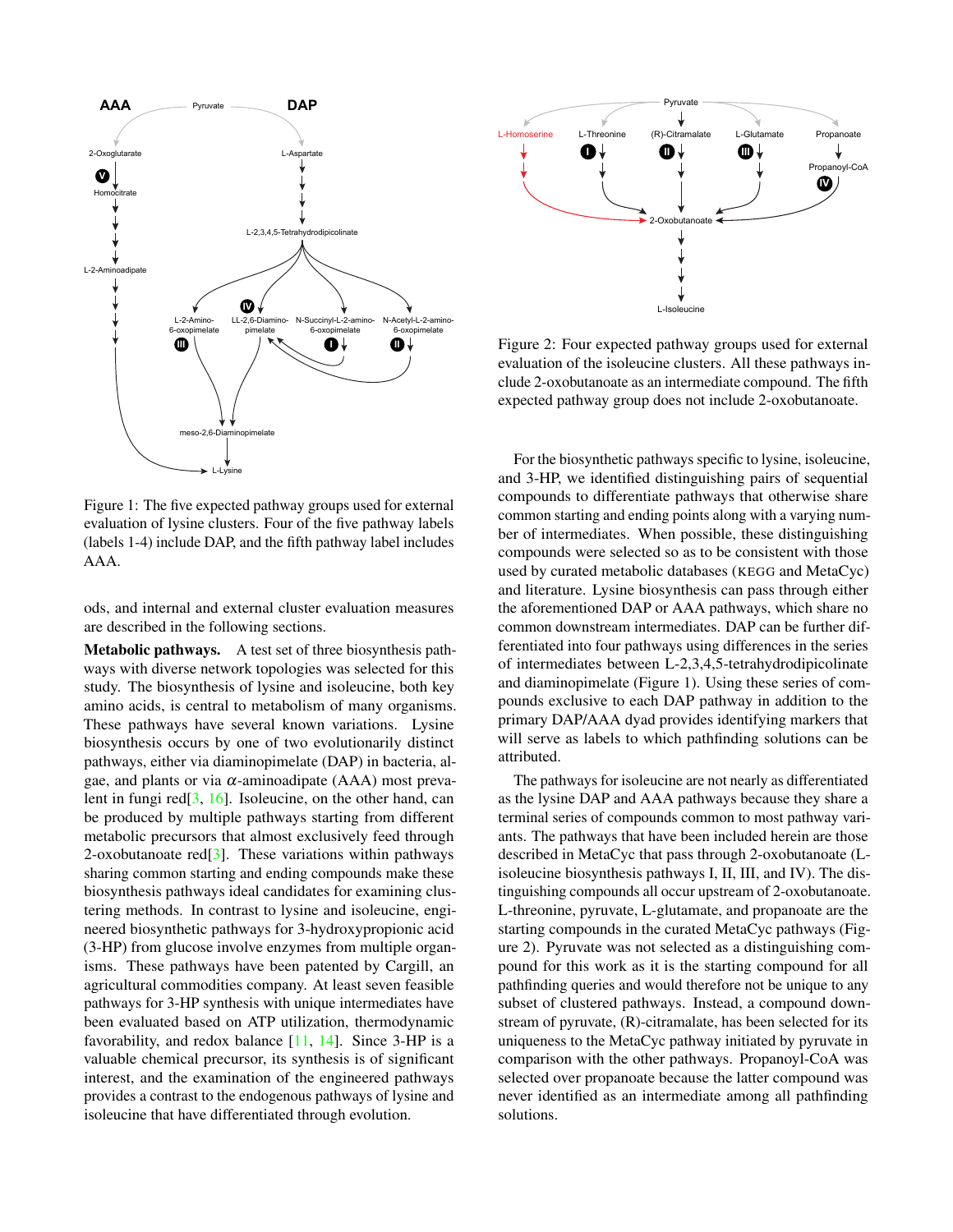

Figure 3: The seven expected pathway groups used for external evaluation of the 3-HP clusters. Pathway group labels 1-4 were taken from Henry et al. [\[11\]](#page-7-14), while pathway group labels 5-7 were found by the search algorithm and are variations of the known pathways.

In the case of 3-HP, we focused on pathways that originate with pyruvate as it is an intermediate common to all biosynthetic pathways starting from glucose (Figure 3). The substantial overlap of compounds between pathfinding solutions necessitated the use of series of compounds (e.g., lactoyl-CoA to acroyloyl-CoA) rather than individual compounds to compare clustered solutions against distinct pathways described in literature. This resulted in four pairs of labels, to which three additional labels were added to include pairs of compounds that could not be attributed to previously numerated 3-HP biosynthetic pathways from glucose.

Pathfinding. Biosynthesis pathway results for converting pyruvate to lysine, isoleucine, and 3-HP were obtained by searching a recent version of the KEGG database (downloaded on Feb. 13, 2015) using the LPAT algorithm developed by Heath et al. [\[10\]](#page-7-11). All searches conserved at least one carbon atom from the starting compound to the target compound. The number of pathways found by the algorithm was not limited for any of the searches. A total of 236 pathways, 186 pathways, and 3650 pathways were found for lysine, isoleucine, and 3-HP respectively.

Computation of pairwise pathway distances. Pairwise pathway distance measures were computed using Levenshtein distance [\[27\]](#page-7-16), Jaccard distance [\[13\]](#page-7-17), and character *n*-gram graph distance [\[9\]](#page-7-18). These distances were selected to compare different levels of strictness in measuring the similarity between pathways. Levenshtein distance takes the ordering of pathway's reactions into account, while Jaccard distance disregards ordering and treats the pathway as a set of reactions. The *n*-gram graph distance falls between these two approaches by incorporating contextual information about which reactions in the pathways tend to occur together.

To compute Levenshtein distance each pathway was represented as a string of reactions IDs, where each reaction ID was treated as a unique character. The distance between two pathways was quantified as the minimum number of reaction

IDs that needed to be added, removed, or changed in one pathway to make it equivalent to the other [\[27\]](#page-7-16).

To compute Jaccard distance, each pathway was treated as a set of reaction IDs. Jaccard distance, *d<sup>J</sup>* , was calculated between each pair of pathways using the following equation:

$$
d_J=1-\tfrac{|A\cap B|}{|A\cup B|}
$$

Where *A* and *B* represent the reaction sets of the two compared pathways.

To compute the *n*-grams graph distances, pathways were treated as strings of reaction IDs and parsed into *n*-grams, given  $n = 3$ . Graphs for each pathway were then constructed using the algorithm described by Giannakopoulos et al. [\[9\]](#page-7-18). redDistances were computed by finding the dissimilarity (1 - normalized value similarity) using a distance window size of three.

Methods for clustering pathways. Three methods were used to cluster pathways based on the calculated pairwise distances: agglomerative hierarchical clustering, *k*-means clustering, and *k*-medoids clustering. These clustering methods are simple and widely used, making them a good baseline for future experiments involving more complex, domain-specific methods.

Agglomerative hierarchical clustering finds clusters by iteratively clumping the two most similar pathways, or groups of pathways, together. The pathways with the smallest pairwise distance are grouped together first. The distance between two groups of pathways was calculated by averaging all pairwise distances between the pathways in the two groups. The results of hierarchical clustering can be presented as a dendrogram, where the number of clusters depends on what level the tree is cut. Hierarchical clustering was selected for being a simple, straightforward clustering measure with easily interpretable results.

Unlike hierarchical clustering, *k*-means and *k*-medoids clustering requires the number of clusters as input. The *k*-means algorithm begins by randomly initializing *k* centroids and then assigning each pathway to the closest centroid. Each pathway was treated as a *n*-dimensional vector which contained the pathway's pairwise distances to all other *n* pathways. As such, the distance between a pathway and the *k*-means centroids, along with the centroids themselves, are not interpretable. Even in *k*-medoids, where the centers are chosen from existing pathways, the distances between pathways are not as easily understood as in hierarchical clustering. The *k*-means and *k*-medoids clustering methods were selected since they are well known and require only the number of clusters and feature matrix as input. The pairwise distance matrix was used as the feature matrix to see if *k*means and *k*-medoids would be able to indirectly cluster pathways with non-Euclidean distance measures.

Other clustering methods, such as DBSCAN [\[6\]](#page-7-19) and Gaussian mixture models  $[20]$ , were excluded from this study since there was no way in these methods to specify the num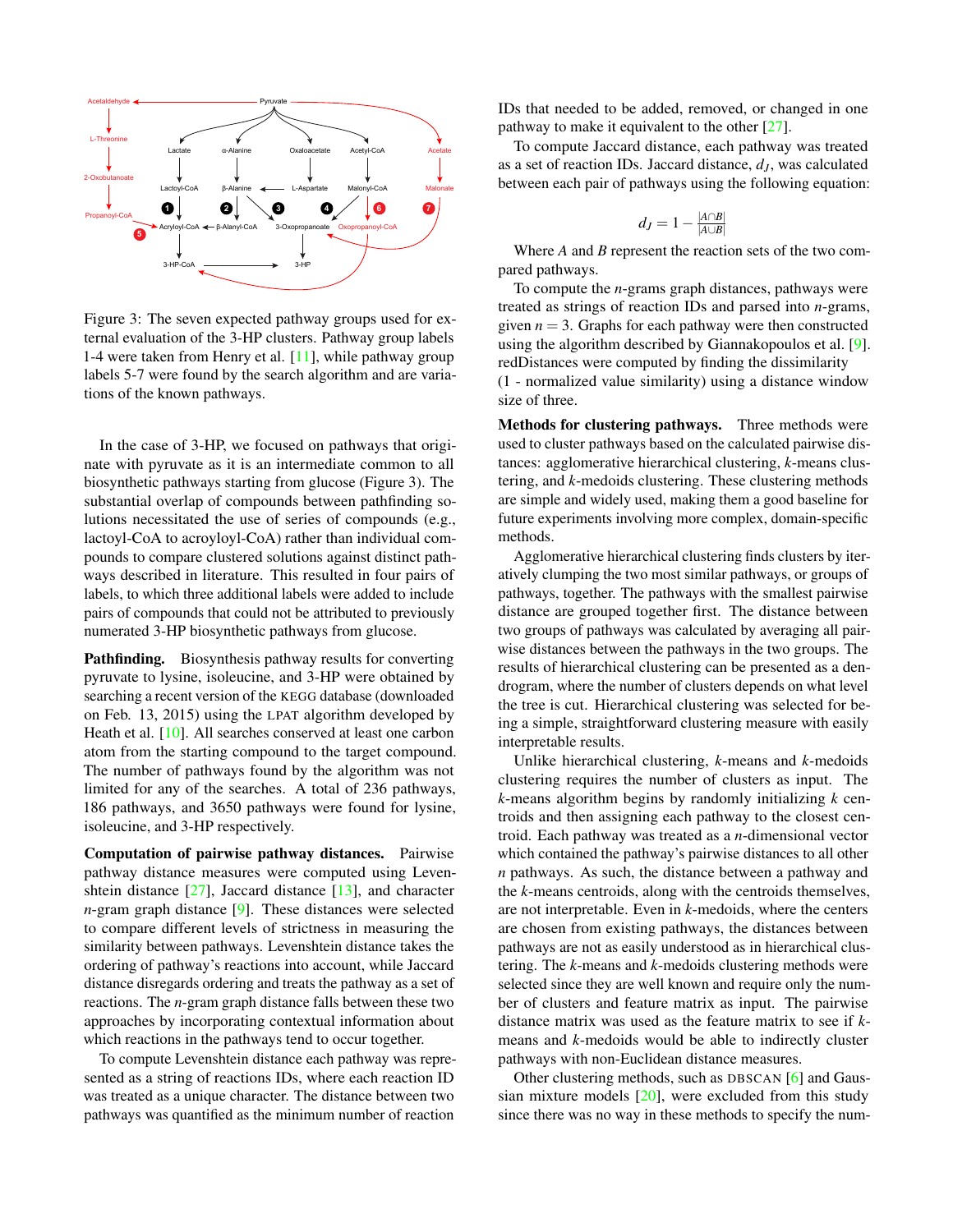ber of resulting clusters. In this paper, the number of clusters for each pathway was selected to match the expected number of pathway groupings found in the literature. By fixing the number of clusters, the study's focus was narrowed to a comparison of the clustering methods and distances measures. Finding a way to determine the optimal number of clusters for a set of pathways without external information is a future topic of interest.

# 3 Evaluation of results

The quality of the clustering results was assessed by (1) internal features based on the distances between pathways in the same and different clusters, and (2) external information based on expected pathway groupings from the literature. The internal evaluation measures were included in this study since clustering pathways is an unsupervised learning problem – groupings for novel pathways found by metabolic pathfinding algorithms often do not exist in the literature, and clustering can only be evaluated using internal measures.

Internal evaluation. The Dunn index, silhouette width, adjusted connectivity, and stability of clusters were chosen for the internal evaluation of clusters [\[2\]](#page-7-21). Compared to other existing internal evaluation scores, the Dunn index, silhouette width, and adjusted connectivity place more of an emphasis on maximizing the separation distance between clusters and less on the tightness within the clusters. This suits the purposes of this study as there may be many pathway variations within the cluster; however, these variations are not as important as the separation distances between clusters. The first three scoring measures are also robust to different sized clusters. The stability score was included to test that the same clusters will be found even if other pathways are absent from the data set.

• *Dunn index.* The Dunn index is calculated by dividing the minimum distance between points in different clusters over the maximum distance between points in the same cluster. This value ranges from zero to infinity, where larger values indicate better quality clusters.

• *Silhouette width.* The silhouette width is calculated by averaging all the silhouette values for each pathway, where the silhouette value is calculated using the following function:

$$
silhouetteVal = \frac{b_i - a_i}{\max(a_i, b_i)},
$$

where  $a_i$  is the average distance between the pathway and all other pathways in its cluster, and  $b_i$  is the average distance between the pathway and all pathways in the nearest neighboring cluster. This value ranges from −1 to 1, where a value closer to one indicates better quality clusters.

• *Connectivity.* Connectivity is calculated by finding the *n* closest pathways to each pathway, then adding  $\frac{1}{n}$  to the total connectivity value if the nth closest pathway is in a different cluster than the first pathway. This value ranges from zero to

infinity, where smaller values indicate better quality clusters. For all clustering results, connectivity was calculated using  $n = 10$  neighbors. The connectivity was then divided by the total number of pathways to get the adjusted connectivity score.

• *Stability.* Stability is calculated by omitting all the pathways in one cluster, then reclustering the remaining pathways into N-1 clusters, where N is the original number of clusters. The percentage of pathways that are clustered together in the same way as they were before omitting one cluster can then be calculated. The resulting percentages of pathways that remain in the same clustered groups are averaged across the different omissions to get the stability score.

External evaluation. Three external clustering measures were used to assess how well clusters matched up with known literature groupings of the biosynthesis pathways: cluster purity, Normalized Mutual Information (NMI), and adjusted Rand index [\[18\]](#page-7-22). The adjusted Rand index is the most strict measure, evaluating on a pairwise-basis if pathways are incorrectly grouped. NMI penalizes more on the cluster-level, while cluster purity falls in between the two other measures.

All external measures depended on having known labels for pathways. Lysine, isoleucine, and 3-HP pathways were assigned five, four, and seven different labels respectively as described in the previous "Metabolic Pathways" subsection of this paper (Figures 1–3).

• *Cluster purity.* Cluster purity was calculated as described in [\[18\]](#page-7-22):

$$
purity(P, L) = \frac{1}{N} \sum_{k} \max_{j} |p_k \cap l_j|,
$$

where *N* is the number of total pathways,  $P = [p_1, p_2, \dots, p_k]$ is the set of predicted pathway clusters,  $L = [l_1, l_2, \dots, l_j]$  is the set of literature-based pathway clusters, and  $p_k$  and  $l_j$ represent the set of pathways included in predicted cluster *k* and in literature-based cluster *j* respectively.

There are two features of cluster purity that could bias evaluations: (1) it is not sensitive to small clusters, and (2) it is biased towards having a larger number of clusters. Since the number of clusters is held constant in this study, we only consider the first feature.

• *Purity based on percentage.* The cluster purity measure based on percentage was devised to correct for the original cluster purity's insensitivity to small clusters:

$$
percPurity(P, L) = \frac{1}{k} \sum_{k} \max_{j} \frac{|p_k \cap l_j|}{|l_j|},
$$

where the symbols are the same as described for the original purity value calculation. Having a purity value based on percentage allows us to weight each cluster equally, even though the cluster groups may vary in size.

• *Normalized mutual information (*NMI*).* NMI is a measurement of the certainty that the pathway belongs to a specific literature-based cluster if it was selected from any given predicted cluster. The value is divided by an entropy value, which gets larger with increasing number of clusters.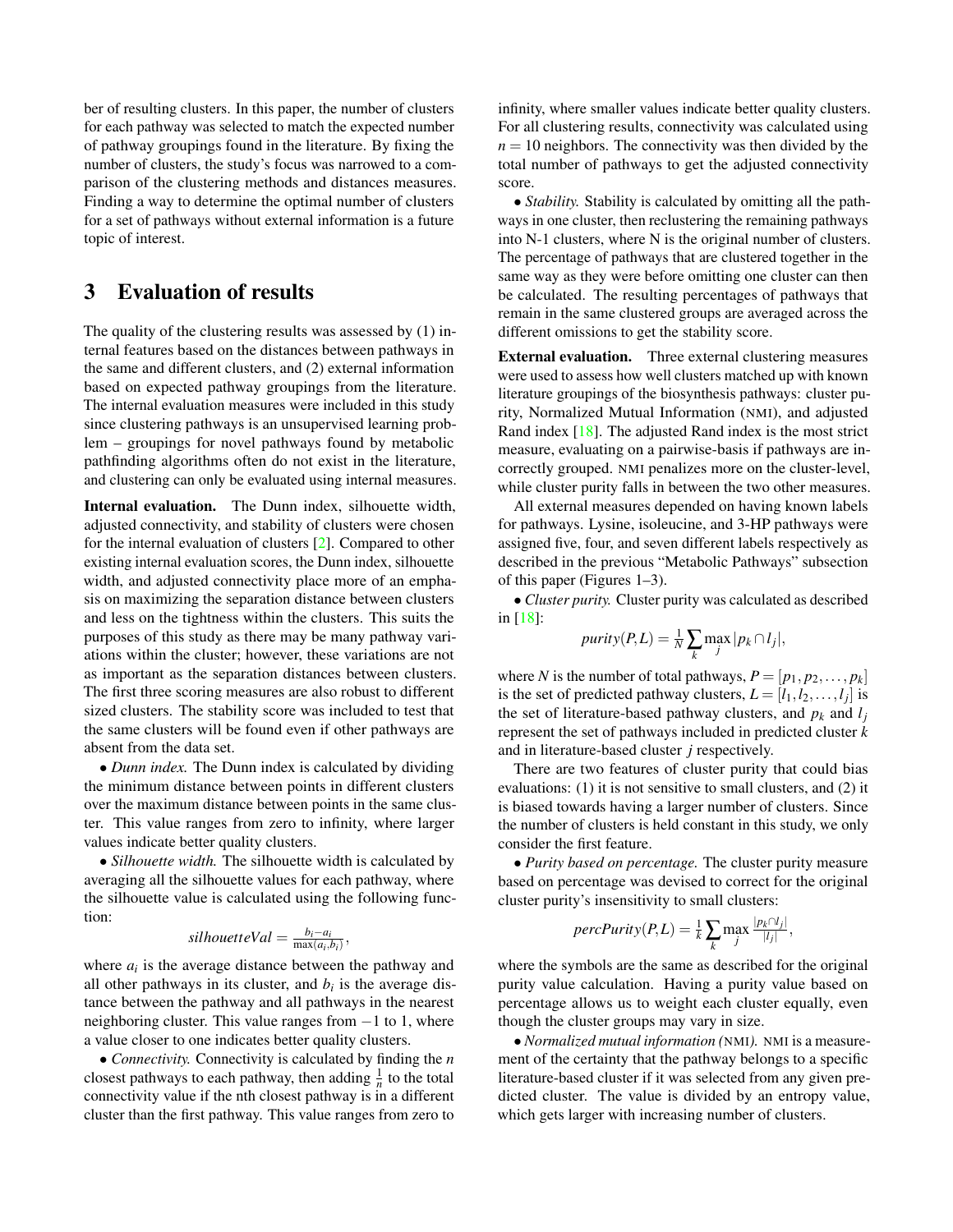• *Adjusted Rand index.* The adjusted Rand index is a measure of simple accuracy. To use the adjusted Rand index, the literature-based clusters were treated as the true clustering result.

### 4 Implementation

**Distances.** The Levenshtein distance algorithm [\[27\]](#page-7-16) was implemented in Python. Jaccard distance was calculated using the R "dist" function. The *n*-gram graph distance was calculated using the JInsect program, a Java implementation of Giannakopoulos et al. [\[9\]](#page-7-18).

Clustering methods. Clustering calculations and analyses were performed using the statistical program R [\[23\]](#page-7-13). For agglomerative hierarchical clustering, pathway distance matrices were passed to the "agnes" function in the "cluster" package [\[17\]](#page-7-23). To obtain a specified number of clusters, the "cutree" function was used on the result. The "kmeans" function in the "stats" package and the "pam" function in the "cluster" package were used for *k*-means clustering and *k*medoids clustering respectively.

Evaluation measures. The Dunn index, silhouette width, and connectivity of clusters were analyzed using the "dunn", "silhouette", and "connectivity" functions in the "clValid" package [\[2\]](#page-7-21). NMI was calculated in R using the "clue" package [\[12\]](#page-7-24). Adjusted Rand index was calculated in R using the "mclust" package [\[8\]](#page-7-25).

# 5 Results

Internal measures. Based on the internal clustering measures, clusters using *n*-grams distance appeared to be higher quality than the other distance measures. However, there was no one clustering method or distance measure that consistently yielded the highest quality clusters. The 3-HP pathways appeared to have the lowest quality clusters among the three biosynthesis pathways.

No adjusted connectivity values exceeded 0.8 across all pathways, clustering methods, and distance measures. Clusters using *n*-gram distance seemed to have the lowest adjusted connectivity values across all pathways. For all but one instance, clusters obtained using *k*-medoids had the highest adjusted connectivity value within any given distance measure (Table 1).

Dunn index for all clustering methods and distances were low (average value  $= 0.27$ ). Dunn index only exceeded  $0.5$ for isoleucine clusters using hierarchical clustering and *n*grams distance. The average Dunn index for 3-HP clusters (0.2) was lower than those of lysine (0.3) and isoleucine (0.31). Clusters using *n*-grams distance appeared to have the highest Dunn index values across pathways. Silhouette width across pathways was also low (average value  $= 0.3$ ), with the exception of *k*-medoid and *k*-means clustering combined with

Table 1: Internal evaluation measures for lysine (A), isoleucine (B), and 3-HP (C) biosynthesis pathways. Values highlighted in green indicate that the clusters generated by the corresponding clustering method and distance measure resulted in the best value for that given internal measure, whereas values highlighted in red indicate the clusters had the worst value.

| A. Lysine            |                 |                 |      |                  |                  |
|----------------------|-----------------|-----------------|------|------------------|------------------|
| Clustering           |                 | Adjusted        |      |                  |                  |
| method               | <b>Distance</b> | connectivity    | Dunn | Silhoutte        | <b>Stability</b> |
| hierarchical         | Levenshtein     | 0.306           | 0.20 | 0.33             | 0.92             |
| k-medoids            | Levenshtein     | 0.530           | 0.26 | 0.84             | 0.96             |
| k-means              | Levenshtein     | 0.001           | 0.29 | 0.86             | 0.96             |
| hierarchical         | Jaccard         | 0.204           | 0.40 | 0.28             | 0.75             |
| k-medoids            | Jaccard         | 0.511           | 0.28 | 0.23             | 0.79             |
| k-means              | Jaccard         | 0.301           | 0.28 | 0.24             | 0.88             |
| hierarchical n-gram  |                 | 0.119           | 0.32 | 0.36             | 0.71             |
| k-medoids            | n-gram          | 0.258           | 0.32 | 0.94             | 0.94             |
| k-means              | n-gram          | 0.001           | 0.39 | 0.86             | 0.96             |
| <b>B.</b> Isoleucine |                 |                 |      |                  |                  |
|                      |                 |                 |      |                  |                  |
| Clustering           |                 | <b>Adjusted</b> |      |                  |                  |
| method               | <b>Distance</b> | connectivity    | Dunn | <b>Silhoutte</b> | <b>Stability</b> |
| hierarchical         | Levenshtein     | 0.493           | 0.25 | 0.12             | 0.70             |
| k-medoids            | Levenshtein     | 0.615           | 0.25 | 0.25             | 0.25             |
| k-means              | Levenshtein     | 0.739           | 0.25 | 0.19             | 0.80             |
| hierarchical         | Jaccard         | 0.511           | 0.32 | 0.21             | 0.81             |
| k-medoids            | Jaccard         | 0.658           | 0.31 | 0.15             | 0.77             |
| k-means              | Jaccard         | 0.464           | 0.32 | 0.16             | 0.94             |
| hierarchical         | n-gram          | 0.096           | 0.53 | 0.29             | 0.89             |
| k-medoids            | n-gram          | 0.067           | 0.20 | 0.39             | 0.93             |
| k-means              | n-gram          | 0.094           | 0.32 | 0.23             | 0.89             |
| C. 3HP               |                 |                 |      |                  |                  |
| Clustering           |                 | <b>Adjusted</b> |      |                  |                  |
| method               | <b>Distance</b> | connectivity    | Dunn | Silhoutte        | <b>Stability</b> |
| hierarchical         | Levenshtein     | 0.240           | 0.22 | 0.13             | 0.37             |
| k-medoids            | Levenshtein     | 0.787           | 0.20 | 0.11             | 0.93             |
| k-means              | Levenshtein     | 0.693           | 0.22 | 0.12             | 0.69             |
| hierarchical         | Jaccard         | 0.311           | 0.12 | 0.10             | 0.49             |
| k-medoids            | Jaccard         | 0.683           | 0.27 | 0.09             | 0.89             |
| k-means              | Jaccard         | 0.358           | 0.11 | 0.09             | 0.83             |
| hierarchical         | n-gram          | 0.348           | 0.21 | 0.16             | 0.19             |
| k-medoids            | n-gram          | 0.366           | 0.21 | 0.16             | 0.96             |
| k-means              | n-gram          | 0.354           | 0.21 | 0.16             | 0.76             |

Levenshtein and *n*-gram distances for lysine biosynthesis pathways. The average Silhouette width was also lower for 3-HP (0.12) than for those for lysine (0.55) and isoleucine (0.22). For Silhouette width and to a lesser extent Dunn index, clustering using Jaccard distance had the lowest values across the three pathways.

Lysine clusters using Levenshtein distance showed the most stability, with values above 0.9 across all clustering methods. Isoleucine clusters using *n*-gram distance showed the most stability, with values close to 0.9. For 3-HP clusters, there was no one distance measure that resulted in high stability values; however, clusters obtained using hierarchical clustering had significantly lower stability values (Table 1).

Across all pathways, hierarchical clustering yielded clusters with the lowest stability values on average compared to *k*-medoids and *k*-means clustering.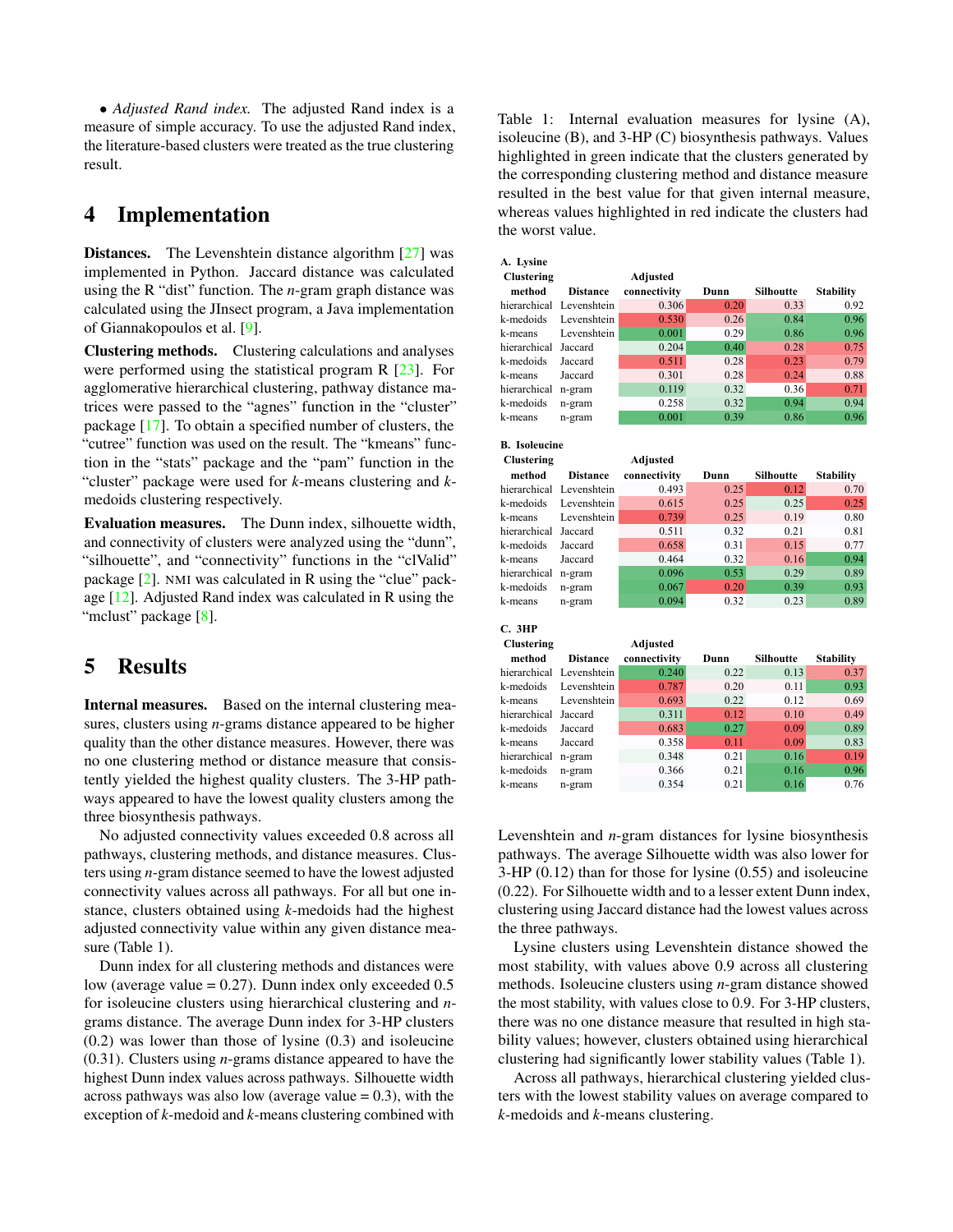Table 2: External evaluation measures for lysine (A), isoleucine (B), and 3-HP (C) biosynthesis pathways. Values highlighted in green indicate that the clusters generated by the corresponding clustering method and distance measure resulted in the best value for that given external measure, whereas values highlighted in red indicate the clusters had the worst value.

| A. Lysine            |                 |                 |            |                       |       |  |
|----------------------|-----------------|-----------------|------------|-----------------------|-------|--|
| <b>Clustering</b>    |                 | Standard        | Purity,    | Adjusted              |       |  |
| method               | <b>Distance</b> | purity          |            | percentage Rand index | NMI   |  |
| hierarchical         | Levenshtein     | 0.953           | 0.790      | 0.931                 | 0.899 |  |
| k-medoids            | Levenshtein     | 0.720           | 0.664      | 0.561                 | 0.657 |  |
| k-means              | Levenshtein     | 0.839           | 0.790      | 0.789                 | 0.851 |  |
| hierarchical         | Jaccard         | 0.928           | 0.665      | 0.873                 | 0.834 |  |
| k-medoids            | Jaccard         | 0.699           | 0.597      | 0.556                 | 0.633 |  |
| k-means              | Jaccard         | 0.653           | 0.465      | 0.321                 | 0.407 |  |
| hierarchical         | n-gram          | 0.627           | 0.600      | 0.441                 | 0.571 |  |
| k-medoids            | n-gram          | 0.631           | 0.606      | 0.553                 | 0.670 |  |
| k-means              | n-gram          | 0.610           | 0.501      | 0.294                 | 0.390 |  |
|                      |                 |                 |            |                       |       |  |
| <b>B.</b> Isoleucine |                 |                 |            |                       |       |  |
| <b>Clustering</b>    |                 | <b>Standard</b> | Purity,    | Adjusted              |       |  |
| method               | <b>Distance</b> | purity          | percentage | <b>Rand index</b>     | NMI   |  |
| hierarchical         | Levenshtein     | 0.844           | 0.667      | 0.526                 | 0.618 |  |
| k-medoids            | Levenshtein     | 0.403           | 0.441      | $-0.034$              | 0.093 |  |
| k-means              | Levenshtein     | 0.435           | 0.470      | 0.066                 | 0.246 |  |
| hierarchical         | Jaccard         | 0.532           | 0.500      | 0.172                 | 0.451 |  |
| k-medoids            | Jaccard         | 0.409           | 0.413      | $-0.042$              | 0.098 |  |
| k-means              | Jaccard         | 0.484           | 0.500      | 0.165                 | 0.449 |  |
| hierarchical         | n-gram          | 0.575           | 0.675      | 0.229                 | 0.478 |  |

**C. 3-HP**

| <b>Clustering</b> |                 | <b>Standard</b> | Purity, | Adjusted              |       |
|-------------------|-----------------|-----------------|---------|-----------------------|-------|
| method            | <b>Distance</b> | purity          |         | percentage Rand index | NMI   |
| hierarchical      | Levenshtein     | 0.692           | 0.545   | 0.458                 | 0.562 |
| k-medoids         | Levenshtein     | 0.438           | 0.482   | 0.242                 | 0.398 |
| k-means           | Levenshtein     | 0.505           | 0.528   | 0.282                 | 0.476 |
| hierarchical      | Jaccard         | 0.538           | 0.615   | 0.293                 | 0.567 |
| k-medoids         | Jaccard         | 0.411           | 0.538   | 0.254                 | 0.461 |
| k-means           | Jaccard         | 0.488           | 0.545   | 0.259                 | 0.478 |
| hierarchical      | n-gram          | 0.490           | 0.386   | 0.192                 | 0.368 |
| k-medoids         | n-gram          | 0.497           | 0.487   | 0.275                 | 0.451 |
| k-means           | n-gram          | 0.519           | 0.450   | 0.290                 | 0.449 |

k-medoids n-gram 0.489 0.674 0.059 0.218 k-means n-gram 0.489 0.578 0.080 0.280

External measures. Across all clustering methods and distances, lysine pathway clusters scored the highest across most external measures (Table 2). The combination of hierarchical clustering and Levenshtein distance had the highest values for most external measures across pathways. For lysine pathways, clusters obtained using Levenshtein distance matched with expected pathway groupings better than both Jaccard and *n*-gram distances. For isoleucine pathways, Levenshtein distance performed well only with hierarchical clustering; across all three distance measures, hierarchical clustering yielded the best scores for isoleucine pathways. For 3-HP, no one distance or clustering measure appeared to perform well across all external evaluation measures. Hierarchical clustering with Levenshtein and Jaccard distances had the slightly higher external evaluation scores, while hierarchical

Table 3: Spearman correlations between internal and external evaluation measures. Correlations with asterisks are statistically significant ( $p < 0.05$ ).  $\overline{a}$ 

|                      |              | Dunn  | Silhouette |           |
|----------------------|--------------|-------|------------|-----------|
| External \ Internal  | Connectivity | index | width      | Stability |
| Purity               | $-0.474*$    | 0.202 | $0.450*$   | 0.066     |
| Purity by percentage | $-0.508*$    | 0.116 | $0.394*$   | 0.250     |
| adjustedRandIndex    | $-0.306$     | 0.070 | 0.311      | 0.119     |
| NMI                  | $-0.233$     | 0.103 | 0.202      | 0.092     |

clustering with *n*-gram distance had lower scores.

Correlation between external and internal measures. Spearman's correlation coefficients [\[19\]](#page-7-26) were calculated between all external and internal evaluation methods across all pathways, distance measures, and clustering methods. There was a statistically significant negative correlation between both standard and percentage purity values and connectivity, and a significant positive correlation between the two purity values and silhouette width. This means that good clusters that matched external labeling based purity scores tended to also be evaluated as good clusters based on internal connectivity and silhouette width scores. Similarly in the case of bad clusters, the purity values and the connectivity and silhouette width scores tended to agree. All other correlations had p values greater than 0.05 (Table 3).

#### 6 Discussion

Hierarchical clustering with Levenshtein distance performed the best overall in terms of external evaluation measures. However, this combination did not perform as well for the internal evaluation measures. One possible reason for the low internal evaluations scores is the differing separation levels of the clusters. Of the known lysine biosynthesis pathways, four of the expected labeled groups go through meso-2,6-diaminopimelate (DAP, see Figure 1). Pathways in these clusters have smaller pairwise distances between each other, especially when using Levenshtein distance since only a few reactions need to be changed to convert from one labeled group to another. As a result, these clusters are not as well separated, which results in a lower internal evaluation score. The clusters using *n*-grams distance may have higher internal evaluation scores because the *n*-grams captures more of the differences between these closely related clusters, so the pairwise differences and thus the separation between these clusters is larger. The higher internal evaluation scores suggest that *n*-grams distances are more sensitive to smaller variations between pathways and may be better at separating pathways that share a common set of reactions than Levenshtein distance.

For all three biosynthesis pathways, the Dunn index never exceeded one, which suggests that on average the minimum distance between two pathways in different clusters was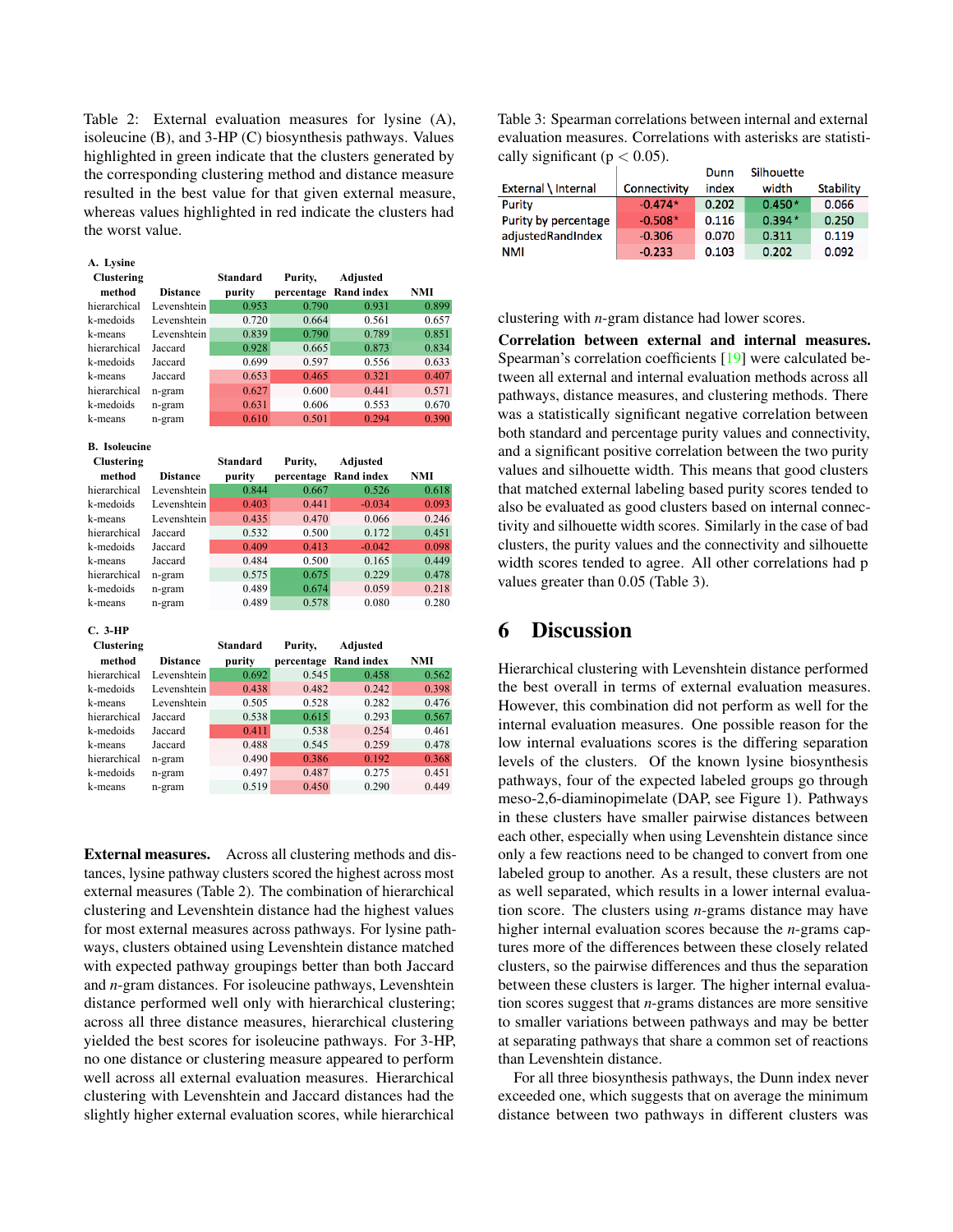smaller than the maximum distance between two pathways in the same cluster. However, the Silhouette width for all pathways was never negative, indicating the average distance between pathways within a cluster was always smaller than the average distance between pathways in different clusters. For lysine, the Dunn index between the AAA and all of the DAP clusters combined was no less than 0.8 across most distance measures and clustering techniques. However, since the Dunn index between each of the four DAP clusters were much smaller, the total Dunn index between all lysine clusters did not exceed 0.55 and mostly fell under 0.3 across all clustering and distance measures. Having a distance measure that can better separate pathways with shared reactions would improve the internal evaluation measures for the four DAP pathway groups in lysine. In the cases where Dunn index and Silhouette width did not appear tightly correlated (i.e., for lysine clusters using *k*-mean and *k*-medoids clustering and Levenshtein and *n*-grams distance), the difference correctly indicates that there are at least a few "outlier" pathways in the clusters with large pairwise distances between them, causing the Dunn index to be unexpectedly lower or higher relative to the Silhouette width.

For simple clustering cases like the lysine biosynthesis pathway where there were two distinct pathway groups defined in the literature, using hierarchical clustering and Levenshtein distance yielded well defined clusters that agreed with the expected labeling. However, for more complex cases like 3-HP which had several overlapping pathways (Figure 3), clusters were less defined for all clustering methods and distances. Though simple clustering methods are effective in grouping pathways with well-defined differences, the results for 3-HP and isoleucine suggest that simple clustering is not an effective solution for pathways with many shared and interweaving reaction chains. A more hierarchical approach based on the underlying topology of the metabolic network may yield better pathway grouping results.

Significant correlations were found between external purity scores and internal connectivity and Silhouette width scores. This suggests that connectivity and Silhouette width may provide a better assessment of the quality of pathway clusters in the absence of external validation than other internal evaluation measures. This finding is in agreement with a conclusion of Wiwie et al. [\[28\]](#page-7-12), who tentatively recommended silhouette values as the best internal measure of clustering quality when tested against 24 biomedical data sets, but noted it is not a replacement for external indices when available. It would be interesting to test if connectivity and Silhouette width consistently show a significant correlation with external measures across other biosynthesis pathways besides the three pathways evaluated in this study.

When thousands of possible pathway solutions are found (i.e., 3-HP), these pathways share a few common intermediate compounds. These intermediate compounds are often bottleneck points, where several different series of reactions exist that produce this compound and result in the variations

between pathway solutions. Focusing on variations found between series of bottleneck points can improve distance measures between pathways. Iteratively clustering pathways based on variation between bottleneck points between the starting and ending compound can help limit pathway comparison to a shorter segment of the reactions, making it easier to group pathways. Accounting for bottleneck points in pathways or making adjustments to the distance measure based on the pathways' underlying biochemical features could improve clustering in the future.

Hierarchical clustering has been used widely for many clustering problems. Since hierarchical clustering can be used with any distance measure, it is ideal for problems that require the use of non-triangular distances that do not make sense in a Euclidean space. New ideas for improving distance measures for metabolic pathways could potentially be applied more generally to classifying items with similar underlying structure, including grouping documents [\[30\]](#page-7-27), clustering protein complexes from protein interaction networks and species from metagenomic DNA  $[21]$ , and grouping protein and gene sequence data. Gaining a better understanding of grouping metabolic pathways can provide additional insight into similar clustering problems. Distance measures could even be learned to more closely emulate expert knowledge and classification [\[29\]](#page-7-29). However, more experiments are needed to confirm that these observations about pathways in this study can be more generally applied to other metabolic pathways. Additionally, our results were evaluated based on pathway grouping found in current literature and expert knowledge, which itself is biased by existing tools. In the future, it would be better to have a way to identify if a cluster with high intrinsic quality also exhibits a significant grouping beyond the existing expert knowledge.

In conclusion, though there was no one combination of clustering methods and distances that performed well across all three example biosynthesis pathways, some clustering methods and distance measures (i.e., hierarchical clustering and Levenshtein distance) resulted in clusters that matched the expected external labeling found in the literature. This suggests that an automated method for grouping pathways is possible given a more directed approach, and a classification method that factors in the pathways' unique topology (i.e., clustering using more fine-tuned distance measures) may be a promising direction.

### 7 Acknowledgements

This work has been supported in part by NSF DBI-1262491 and the NSF Graduate Fellowship awarded to Sarah Kim. The authors would like to sincerely thank Panagiotis Eustratiadis for his time and generous support in discussing the application of the n-gram distance algorithm and for developing the tools required to specifically calculate pairwise pathway distances based on the n-gram graph distance.